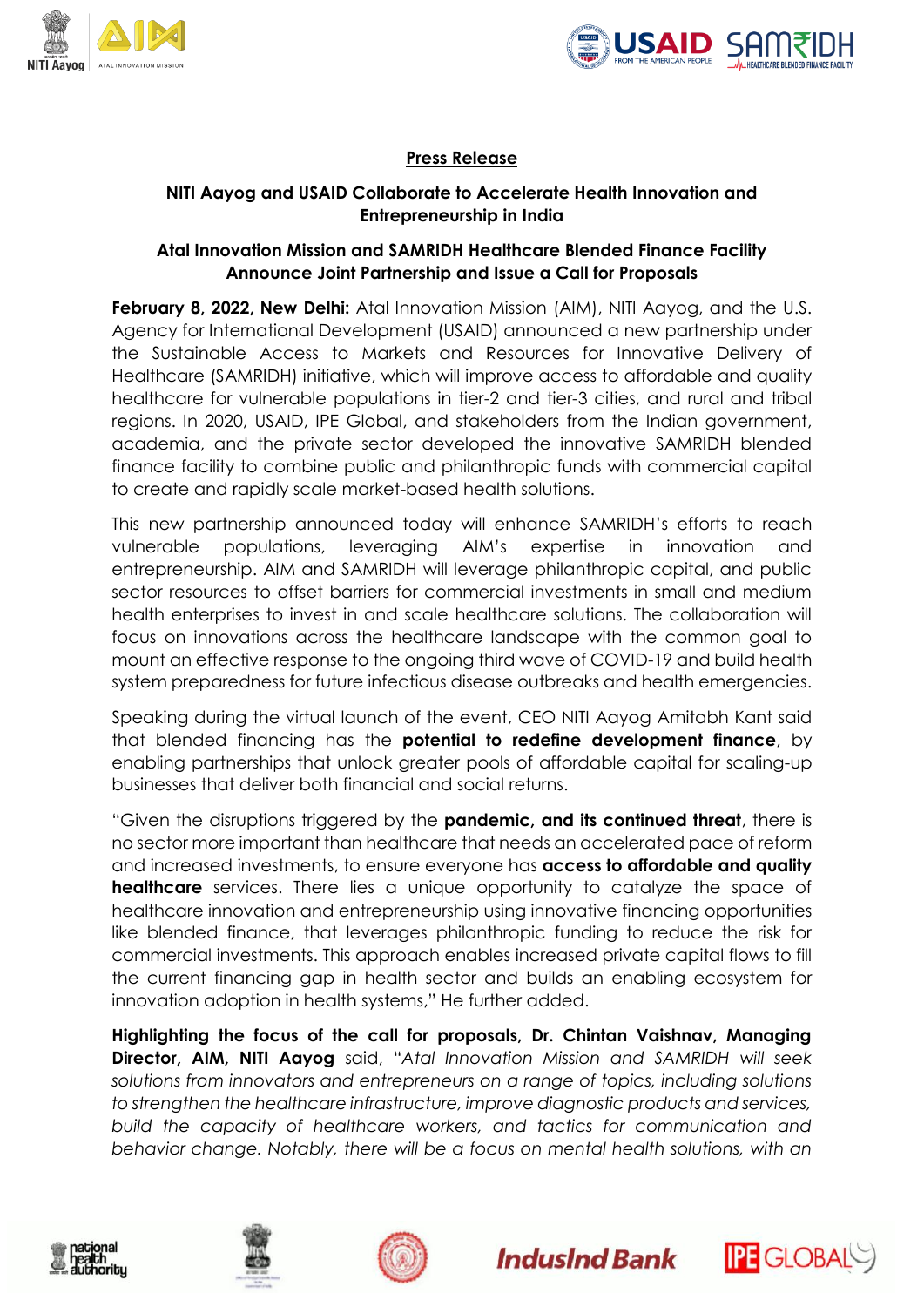



*emphasis on support for healthcare providers and patients recovering from adverse effects of the COVID-19 pandemic."*

**Reflecting on the partnership, USAID/India Mission Director Veena Reddy said,** *"USAID celebrates the success of SAMRIDH in this new partnership which will strengthen India's health systems with sustainable business solutions and innovations. This collaboration*  will further the shared commitment of Atal Innovation Mission, NITI Aayog and USAID *to leverage innovative financing solutions to unlock greater investment towards improving healthcare services for India's most vulnerable populations."*

**Highlighting the new pathways to improve health systems in India, Ashwajit Singh, Managing Director, IPE Global, said,** *"The disruptions triggered by COVID-19 amplified the gaps in health systems but have also brought to the fore opportunities to accelerate India's healthcare reforms. The USAID-supported SAMRIDH initiative adopts a holistic approach to provide both financial and technical support to enterprises that bring to the table unique propositions to address complex healthcare challenges. The partnership with AIM, NITI Aayog will bolster SAMRIDH's efforts to scale sustainable healthcare models and demonstrate innovative financing mechanisms to improve the quality of spending in the health sector."*

Following opening remarks from leaders, an informative and compelling white paper titled, *'Reimagining Healthcare in India through Blended Finance',* was released. The white paper offers an overview of blended finance and its role in promoting healthcare access in India, while providing case studies on how to apply blended finance approaches, and examining the current challenges to achieving blended financing at scale. The event continued with a call for proposals from innovators and entrepreneurs, particularly women-led enterprises, working on high impact health innovations in India, and concluded with a panel discussion on the need to scale blended financing market solutions and innovations in the Indian healthcare ecosystem.

**Link to partnership details and whitepaper- [https://samridhhealth.org/aim-and](https://samridhhealth.org/aim-and-samridh-call-for-proposals/)[samridh-call-for-proposals/](https://samridhhealth.org/aim-and-samridh-call-for-proposals/)**

\*\*\*

#### **About SAMRIDH**

SAMRIDH Healthcare Blended Financing Facility is supported by the USAID in technical collaboration with IIT Delhi, Principal Scientific Advisor to the Government of India, the National Health Authority, IndusInd Bank, Rockefeller Foundation, Caspian Debt and NATHEALTH. Through this initiative, SAMRIDH combines commercial capital with public and philanthropic funds to drive greater resources towards market-based high-impact health solutions that can improve access to affordable and quality healthcare services for India's most vulnerable.

To learn more about our projects, log onto [www.samridhhealth.org](http://www.samridhhealth.org/)

Twitter @SAMRIDHHealth

LinkedIn @https://www.linkedin.com/company/samridh-health